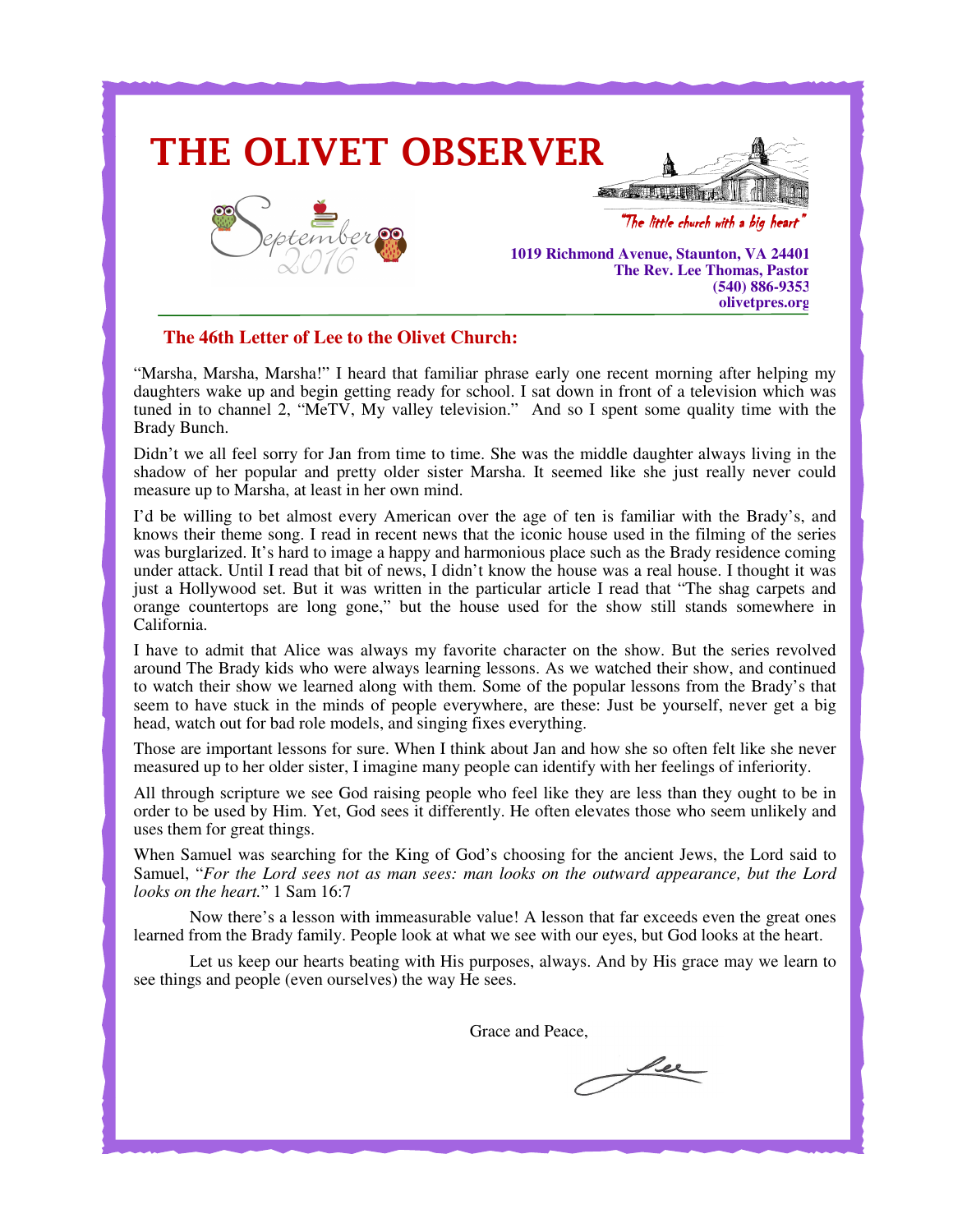

Lauren Leach September 3<br>Ray Leach September 4 Leah Graves September 4 Emily Harris September 7<br>
John Smith September 7 Kaitlin McKibben September 7<br>John Charbeneau September 7 John Charbeneau Judy Swann September 8 P.J. Sabo September 11 Brian Argenbright September 12 Pat Hunter September 15 Glady Reid September 15<br>
Lee Thomas September 17 Lee Thomas<br>
Candi Smith<br>
September 17 Candi Smith<br>
Aesa Wronko<br>
September 19 Teresa Whitesell<br>Buck Robinson Sonny Masincup<br>Joel Balsley Joel Balsley September 29<br>Ella Reid September 30 Ella Reid September 30<br>Eddie Landes September 30

September 4 September 7 September 19<br>September 22 September 27<br>September 29 September 30



| Heather and             |              |
|-------------------------|--------------|
| Michael Massey          | September 1  |
| Becky and Bob Roger     | September 9  |
| Tammy and               |              |
| <b>Rick McKibben</b>    | September 12 |
| Janna and Gary Milstead | September 27 |





Thanks to our greeters for August: Scott McMurrain, Tyler and Sid, Nancy Whitesell, Karen Stevens and Ashlynn and Jane and Buck Robinson.



## **MISSIONS**

For *SACRA* during the month of September we will be collecting much needed baby products such as diapers, wipes and non-perishable baby foods. Please leave your donations in the social hall for delivery at the end of the month.



Teresa Whitesell is asking members to bring photos of their grandparents for the children's message on September 11, 2016 to

display in honor of Grandparent's Day. Photos may be given to Teresa in advance.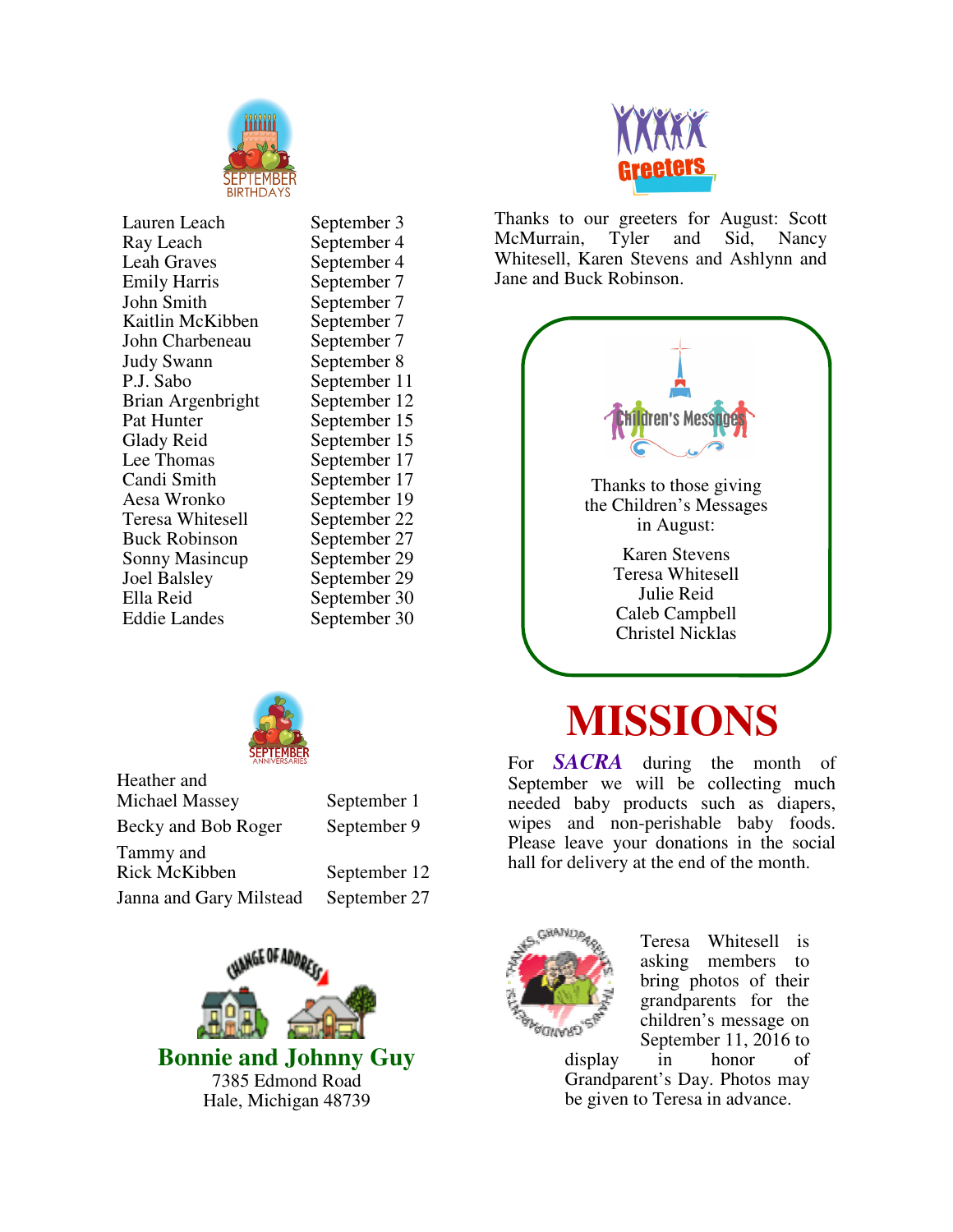**Session News** The next Session meeting is scheduled for Sunday, September 18, 2016 at 12 Noon.



Circles will not meet until the joint meeting of the Women in September which will be held Sunday, September 11, 2016 beginning with a snack supper at 5:30 p.m. in the social hall. Please see Karen Stevens or Stephanie Stevens if you have questions.



Rally Day will be held on Sunday, September 11, 2016. Sunday School officers and teachers will be installed and students will be promoted. This will be followed by a covered-dish picnic at 11:00 a.m. Meat and drink will be furnished. Go to your class before the picnic for count. Dress casual.



A Bible Study will begin on Tuesday, September 13, 2016 at 7:00 p.m. and will be held each Tuesday except for the second Tuesday of the month.



(All classes begin at 3:00 p.m.)

## 2016

| September 11      | Session 4                               | O.T. 2                       |  |
|-------------------|-----------------------------------------|------------------------------|--|
| September 25      | Session 5                               | N.T.1                        |  |
| October 16        | Session 6                               | N.T.2                        |  |
| October 23        | Session 7                               | Doctrine 1                   |  |
| November 6        | Session 8                               | Doctrine 2                   |  |
| November 13       | Session 9                               | Who Am I?                    |  |
| December 11       | Session 10                              | Death and Resurrection       |  |
| 2017              |                                         |                              |  |
| January 8         | Session 11                              | <b>Faith Statements</b>      |  |
| February 19       | Session 12                              | <b>Baptism and Communion</b> |  |
| March             | (Mission Work)                          |                              |  |
| April 16 (Easter) | Confirmands become Church members       |                              |  |
| April 30          | Confirmation Class leads Sunday worship |                              |  |

On a Sunday in October we will hopefully go zip lining and hiking −To be announced.